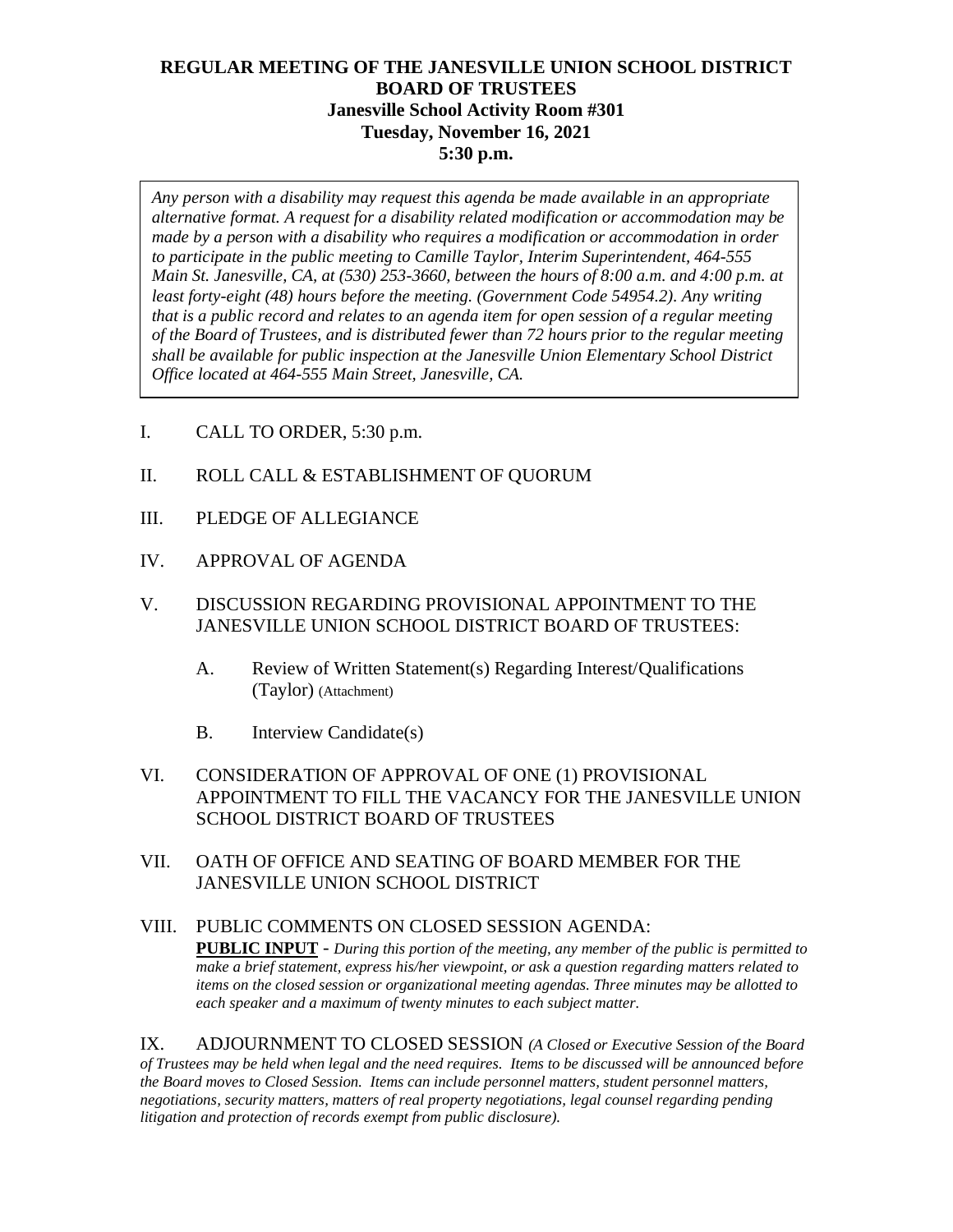A. Certain Personnel Matters *(Pursuant to Government Code Section 54957 (a) to consider assignment, appointment, employment, dismissal, release, and evaluation of performance public employees).*

B. Labor Negotiations *(Pursuant to Government Code Section 54957.6, the Board will meet with its designated representative, Camille Taylor, to consider labor negotiations with represented and unrepresented employees (California School Employees' Association (CSEA), Janesville Teachers' Association (JTA), and Administration/Management).*

C. Public Employee Performance Evaluation – Interim Superintendent and/or Interim Principal *(Pursuant to Government Code Section 54957).*

### X. RECONVENE IN REGULAR SESSION (6:30 p.m.)

## XI. REPORT ACTION TAKEN IN CLOSED SESSION

- XII. CONSENT AGENDA *(Items listed under the consent Agenda are considered to be routine and are acted on by the Board of Trustees in one motion. A member of the Board may request that specific items be discussed and/or removed from the Consent Agenda. It is understood that the administration recommends approval on all Consent items. Each item on the Consent Agenda approved by the Board of Trustees shall be deemed to have been considered in full and adopted as recommended).*
	- A. Approval of Minutes: Regular Meeting, October 19, 2021 Special Meeting, October 19, 2021 Special 7:00 Meeting, October 21, 2021 Special 6:00 Meeting, October 21, 2021 Special Meeting, October 25, 2021 (Attachment)
	- B. Approval of Bill Warrants *Provides a review of the accounts payable.* (Attachment)
	- C. Williams Complaint Report (Pursuant to AR 1312.4) (Taylor) *Per the requirements of the Williams Lawsuit Settlement, each educational agency must report quarterly to its Governing Board and the County Superintendent of Schools any complaints received related to the Williams Lawsuit.* (Attachment)
	- D. Updated Advisor/Coach Extra-Curricular Activity Assignments for 2021-2022 *Provides a review of the updated list of personnel performing advisor/coach or extracurricular activity assignment duties for Janesville School.* (Attachment)

### XIII. PUBLIC INPUT

*During this portion of the meeting, any member of the public is permitted to make a brief statement, express his/her viewpoint, or ask a question regarding matters related to the school system. Three minutes may be allotted to each speaker and a maximum of twenty minutes to each subject matter.*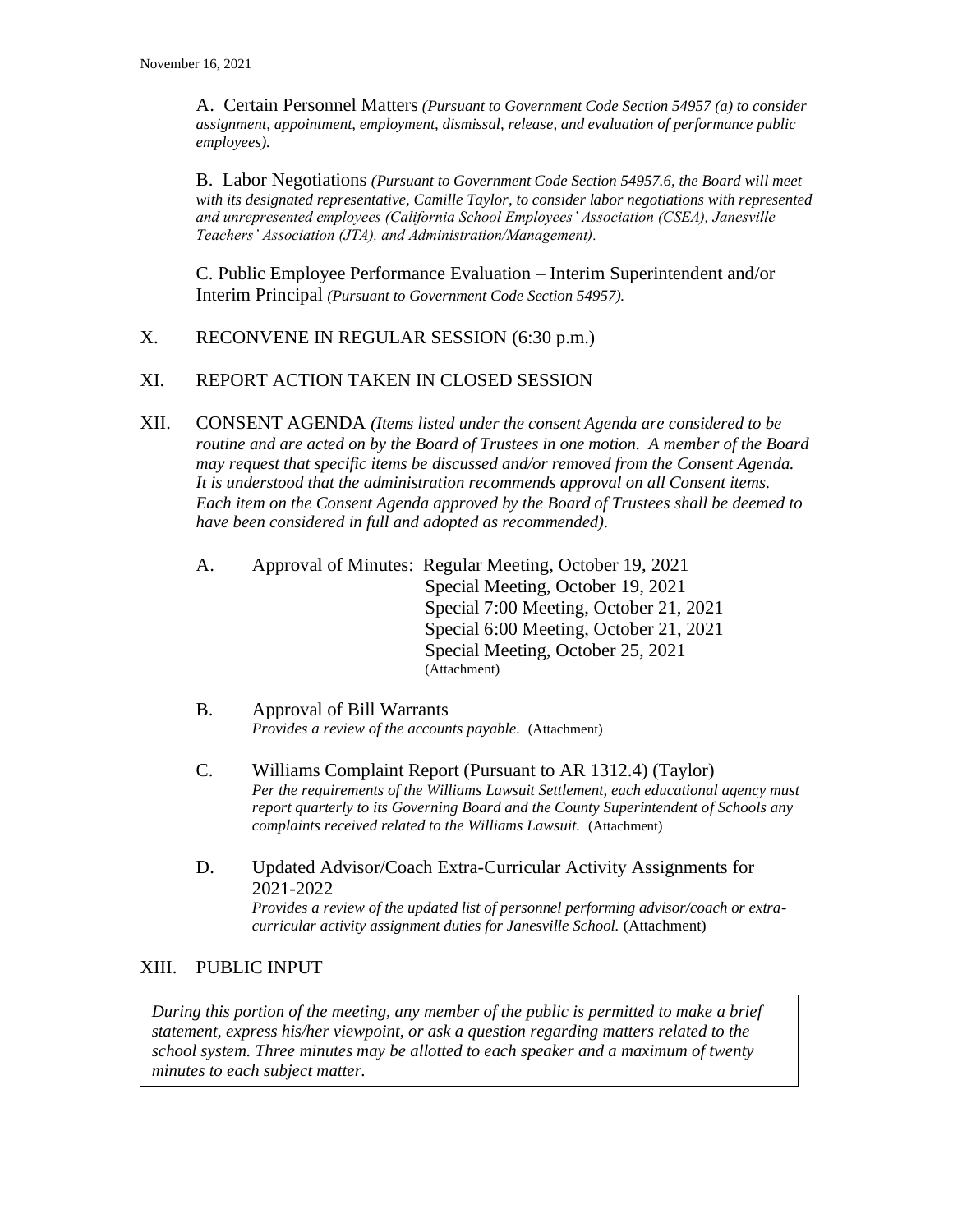## XIV. REPORTS:

- A. Student Council Report
- B. PTO Boosters Report
- C. Janesville Teachers' Association (JTA) Report
- D. California School Employees' Association (CSEA) Report
- E. Enrollment Report (Attachment)
- F. School Site Council (Attachment)
- G. Business Cash Flow Update (Attachment)
- H. Superintendent Report
- XV. DISCUSSION/ACTION ITEMS:
	- A. Consideration of Request to Hire Hailee Heckenliable for the 8.0 Hours Per Day Custodian Position (Taylor)
	- B. Consideration of Request to Accept Letter of Resignation from Karla Anderson Effective 11/2/21 (Taylor) (Attachment)
	- C. Consideration of Request to Accept Letter of Resignation from Brandon Shepherd Effective 11/19/21 (Taylor) (Attachment)
	- D. Consideration of Request to Offer/Sign Revised Certificated Teaching Contract(s) for the 2021-2022 School Year:
		- Cary Ehrlich (Taylor)
	- E. Consideration of Request to Approve Temporary (Non-Permanent) Employment – Seventh Grade Teaching Position (Taylor)
	- F. Consideration of Request to Approve Temporary (Non-Permanent) Employment – Special Education Teaching Position (Taylor)
	- G. Consideration of Request to Accept Sunshine Proposal from CSEA to JUSD for the 2022-2023 School Year (Tinnin) (Attachment)
	- H. Presentation of Proposed Educator Effectiveness Block Grant Plan (Taylor) (Attachment)
	- I. Discuss Expanded Learning Opportunities Plan (Taylor)
	- J. Consideration of Request to Approve the Request for Allowance of Attendance Because of Emergency Conditions Form J-13A for September 13-20, 2021 (Kellogg) (Attachment)
	- K. Consideration of Request to Approve the Request for Allowance of Attendance Because of Emergency Conditions Form J-13A for October 18, 2021 (Kellogg) (Attachment)